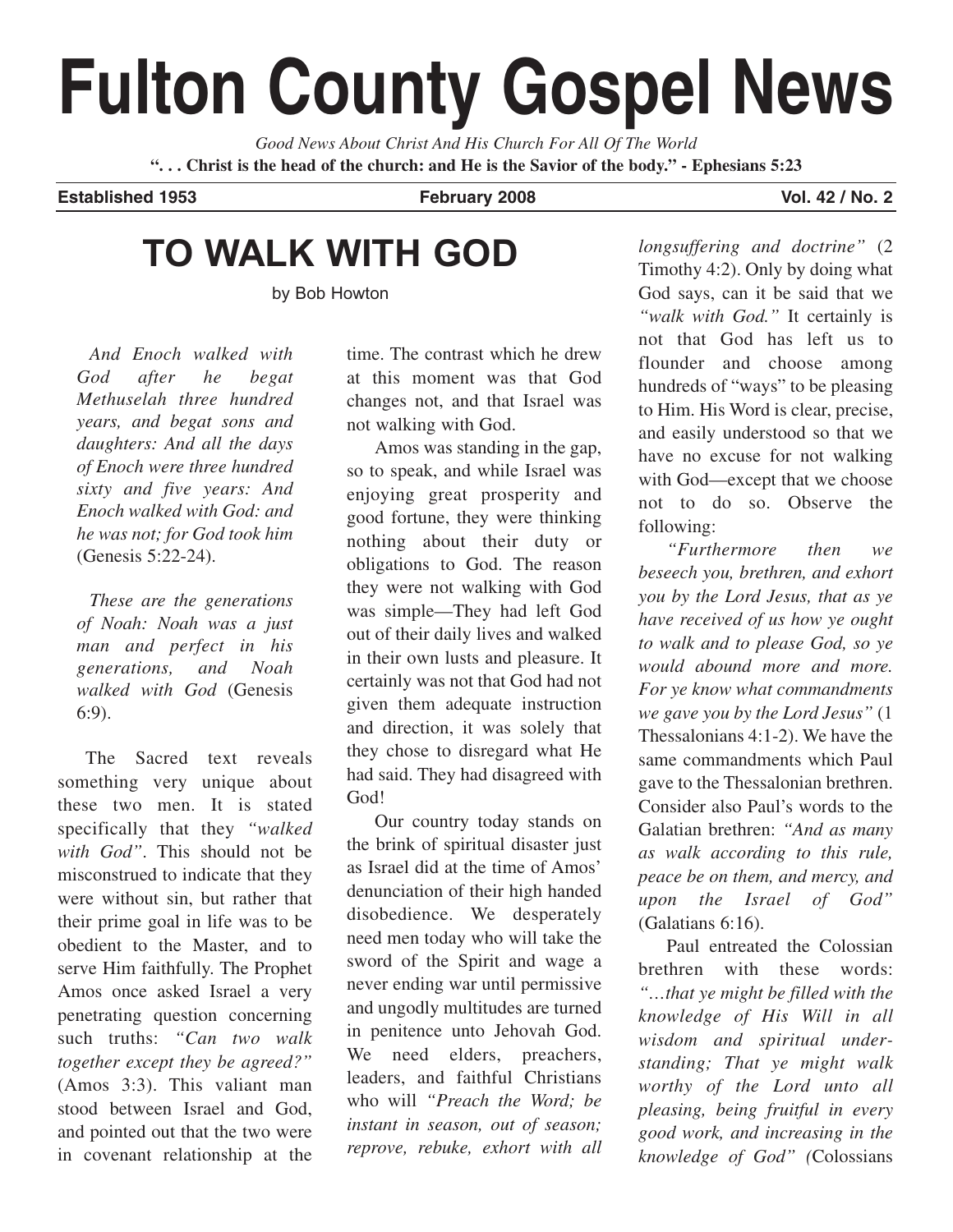#### **FULTON COUNTY GOSPEL NEWS** USPS Publication #211780

. . . is a Periodical publication issued monthly by the Church of Christ at Third and Bethel (P.O. Box 251), Mammoth Spring, AR 72554-0251. **POSTMASTER: Please mail all changes of address to the above address.**

**FCGN** is mailed free of charge to any who care to receive it. We will be happy to add any names to the regular mailing list. If you send in a name we must have a complete address, including number and street name, or R.R. or HCR number, plus box number, or a P.O. Box number and the **NINE DIGIT ZIP CODE**. This paper is supported by voluntary contributions for which we are grateful. Financial information will be furnished upon request. **Mail all address corrections or manuscripts to:**

#### **FULTON COUNTY GOSPEL NEWS** P.O. Box 251

Mammoth Spring, AR 72554

| Lee Moses $\dots\dots\dots\dots\dots\dots$ . EDITOR |
|-----------------------------------------------------|
|                                                     |
| E-Mail cocfcgn@centurytel.net                       |
| Website www.fultoncountygospelnews.org              |
|                                                     |
|                                                     |

#### *continued from page 1*

1:9,10). Let us be very careful that we don't play the fool as some did in the time of Jeremiah's prophecy. *"The priests said not, Where is the Lord? And they that handle the law knew Me not: the pastors also transgressed against Me, and the prophets prophesied by Ba'al, and walked after things that do not profit"* (Jeremiah 2:8). The Psalmist said, *"So I gave them up unto their own hearts' lusts: and they walked in their own counsels"* (Psalm 81:12). If you wish to "*walk with God"* don't try to figure things out! Just **do what God says!** You'll then be *"Walking with God."*

> 3935 Woodland Forrest Drive Tuscaloosa, AL 35405

## **CREEDS**

#### by Lee Moses

As a young child being reared in denominationalism, this writer clearly recalls the practice in worship of the recitation of creeds. Those assembled would recite various creeds, particularly the socalled "Apostles' Creed." Of course, one would assume that a creed called the Apostles' Creed would have been instituted by the apostles. However, the Apostles' Creed in its actual form was not framed until at least 300 years after the death of the last apostle, although other supposedly Christian creeds had been written as early as the second century AD.

What is the purpose of a creed? A creed is defined as "a formal statement of religious belief." A creed is designed by a particular religious group in order to make clear what it is they believe and to define parameters of what is acceptable doctrine. Virtually all denominations have creeds by which they abide, although many of the "lay members" may not be aware of their own creeds. However, their creeds dictate what they are taught from their pulpits and in their classrooms. The Schaff-Herzog Encyclopedia attempts to justify creeds by saying, "In the Protestant system the creed is not to coordinate with, but always subordinate to, the Bible." But the Protestant denominations which fled from Roman Catholicism and its binding of human tradition fell into the same trap when they decided to base faith upon anything other than the Bible alone.

Jesus promised the apostles that the Holy Spirit would guide them into *"all truth"* (John 16:13) and through the apostles gave to man *"all things that pertain unto life and godliness"* (2 Peter 1:3). When men adopt a creed, they accept that which is different from the Bible. Either a creed will have less than the Bible, more than the Bible, or the same as the Bible. What Christ gave is completely sufficient; but if one accepts a creed which is less than the Bible, he no longer has that which is sufficient as his guide (Psalm 119:105, 130; 2 Timothy 3:16-17). If one accepts a creed which is more than the Bible, he has added to the word of God and brought himself under a curse (Proverbs 30:6; Revelation 22:18-19). If one accepts a creed which is the same as the Bible, someone has wasted his time in trying to write a creed.

A curse awaits any who bring a doctrine different from the Bible (Galatians 1:6-9), yet creeds are intrinsically different from the Bible. The doctrine which Christ gave us is our only acceptable system of belief (2 John 9-10). Creeds deny that all can understand the Bible alike, or at least admit that those who adhere to their particular creed cannot understand it alike without being given a standard that supersedes the word of God. We cannot accept the beliefs of any man as our authority. Only the word of God is *"able to build you up, and to give you an inheritance among all them which are sanctified"* (Acts 20:32), and only by this word will one be judged (John 12:48).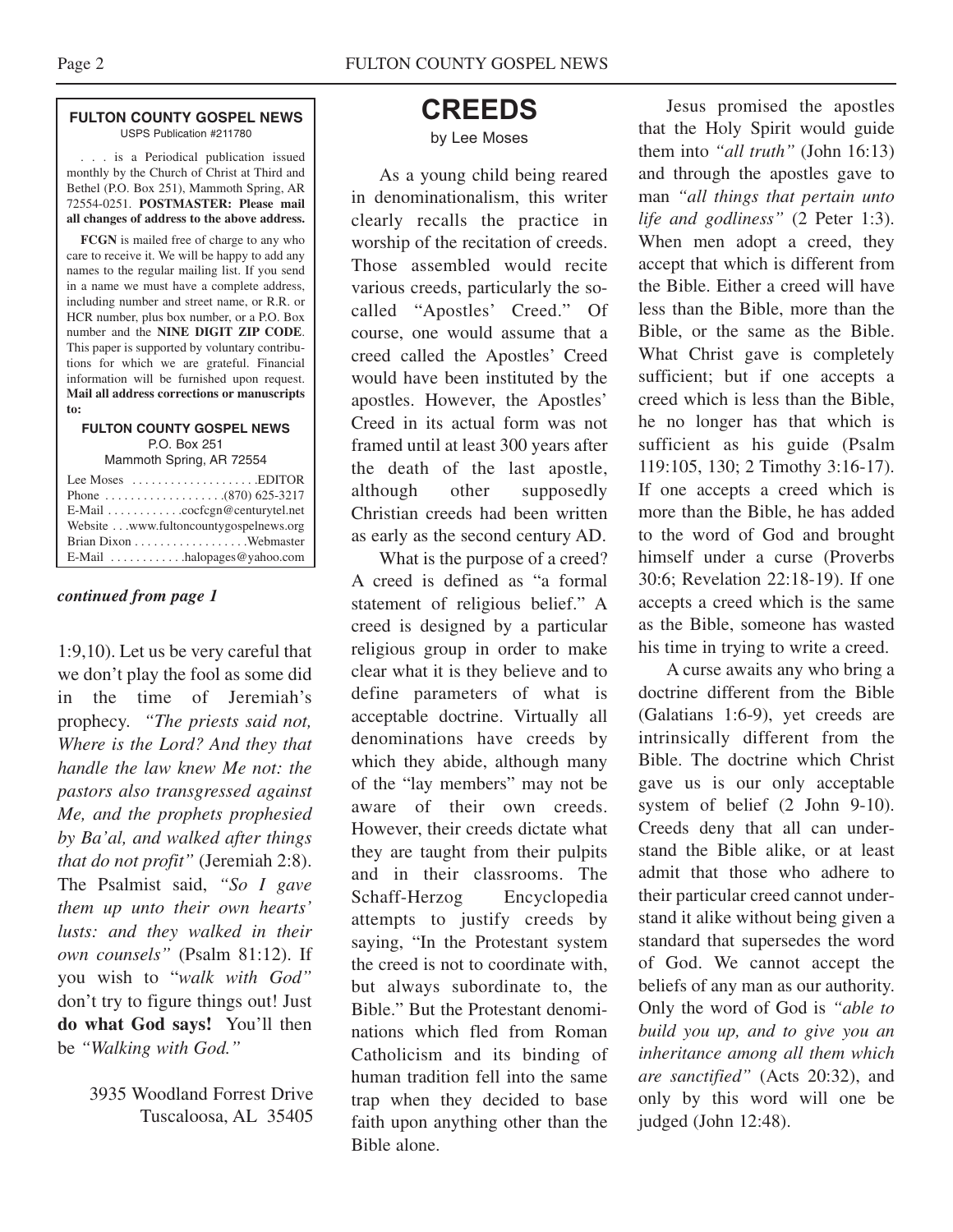## **BIBLIOLATRY, ARE WE GUILTY?**

by J.A. McNutt (1908-1999)

In recent years I have heard the charge of "Bibliolatry" applied to faithful brethren and loyal gospel preachers. If I understand the implications of this charge we are being indicted for a form of idolatry, where the literal book (the Bible) is being made an idol, an object of superstitious reverence. If any of our brethren have made the material, leather bound, copy of the Bible an object of worship, instead of God who gave us the message that it contains, they are showing less common sense and understanding than I have always given my brethren credit for having. Who worships the book? I doubt that many intelligent religious people, or any informed Christians would be guilty of this charge.

#### **Who Is Guilty?**

Christians have always been known as a Bible-believing, Godfearing people. It is not wrong to be known as a people who respect and follow the Bible because this book contains God's message to man. It is not wrong to quote it extensively in a sermon, to depend upon it for authority, and to honor its precepts. I have heard gospel preachers who give numerous quotations from the Scriptures referred to as "Bible bangers," but I still like to hear the preacher cite Bible authority for what is being taught from the pulpit. One can hear lectures on social issues, economic problems, and human philosophy elsewhere but when we attend religious services it should be to hear the Word of God proclaimed.

According to the divine record (Acts 2 and Acts 8), gospel preachers in the first century preached the word, preached Christ, preached things concerning the kingdom of God, and preached the gospel with the results that thousands were converted to Christ. The powerful and effective work of Apollos as a gospel preacher is described in these words: "*For he mightily convinced the Jews and that publickly, shewing by the scriptures that Jesus was Christ"* (Acts 18:28). If this is "Bibliolatry," Apollos was guilty.

#### **The Key to Growth**

I have just finished reading a book titled *The Ten Largest Sunday Schools, And What Makes Them Grow.* It is interesting to note that every single one of the ten schools mentioned is operated by conservative and aggressive religious bodies that profess to preach the Bible, and makes an appeal based on biblical teaching and a rejection of modernism. Although I do not concede their claim to biblical authority on several points of teaching, I am convinced that the basic reason for their growth is their strong appeal to a public that is sick and tired of the "social gospel" and want to hear the Bible preached and taught. It is both ironic and tragic that at the very time that denominationalism has failed to meet the world's desire for biblical teaching, some of "our pseudointellectuals" have decided that plain Bible preaching is no longer relevant.

#### **Power in the Written Word**

Paul tells us, *"For the word of God is quick, and powerful, and sharper than any twoedged sword,*

*piercing even to the dividing asunder of soul and spirit, and of the joints and marrow, and is a discerner of the thoughts and intents of the heart"* (Hebrews 4:12). When our Lord was tempted by Satan in the wilderness, he rejected every temptation with a direct appeal to the written word of God. Three times our Saviour said, *"It is written"* (Matthew 4). If this is "Bibliolatry," our Lord was guilty.

The liberal claims to trust in the person of Jesus and to imbibe the spirit of Jesus apart from the word, but there is no such thing as trusting in and believing a person while rejecting the words of that person (John 6:63).

Peter affirms that Christians have been *"born again, not of corruptible seed, but of incorruptible, by the word of God, which liveth and abideth for ever"* (1 Peter 1:23*).*

James also asserts the power of the Word in transforming our lives by the declaration: *"Of his own will begat he us with the word of truth, that we should be a kind of firstfruits of his creatures"* (James 1:18). God's Word has the power to create life and transform human personality.

#### **The Literal Book?**

I am sure that God never intended that anyone should worship the literal book composed of paper, ink, and binding that holds it together any more than he desires that we should worship the cross, but I would hesitate to trample on a likeness of the cross because of what it symbolized. I do not worship it, but I respect that for which it stands.

I do not worship the Bible, but I believe that it contains the Word